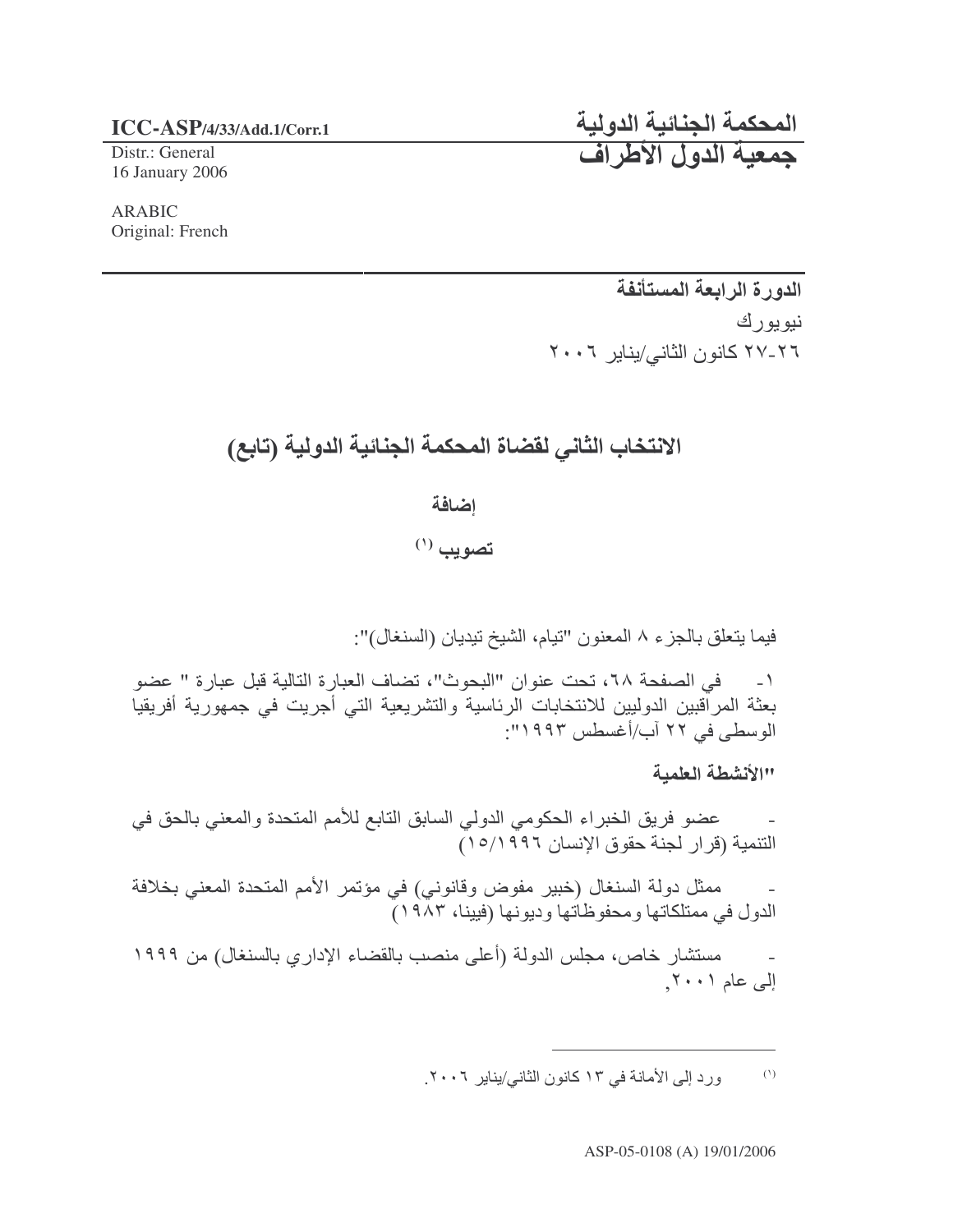مستشار فني ومستشار قانوني بوزارة التعليم العالمي وبعد ذلك بوزارة التعليم الوطنبي من عام ۱۹۸۸ إلى عام ۲۰۰۱

تضمنت المهام الموكولة إليه دراسة معظم الملفات القانونية المتداولة بالوزارة وإعداد مذكر ات واستنتاجات بشأنها؛ تولى مهام المستشار القانوني للوزارة بصفة دائمة.

وبهذه الصفة، وضع القانون الخاص بإنشاء أكاديمية المفتشين بالسنغال وتنظيمها و اِدار تھا۔

وكان من الموظفين المسؤولين عن دراسة الملفات المتعلقة بالجامعات وساهم في صياغة معظم القوانين التي تحكم جامعة جاستون برغر، سان لوي، بما في ذلك القوانين المتعلقة بمركز الدر اسات الجامعية(Centre des Oeuvres Universitaires).

عضو اللجنة الوزارية المشتركة لحقوق الإنسان والقانون الإنساني وبعد ذلك اللجنة الوزارية المشتركة لحقوق الإنسان والسلام في دولة السنغال بصفته ممثلا لجامعة داكار وبعد ذلك لوزارة الخارجية

تقوم هذه اللجنة بنتسيق جميع أنشطة الدولة المتعلقة بحقوق الإنسان وتعد النقارير التي تقدمها الدولة للهيئات المختلفة التابعة للأمم المتحدة والمنشأة بموجب معاهدات حقوق الإنسان، واللجنة الأفريقية لحقوق الإنسان والشعوب، وجميع المؤسسات والدول الأخرى التى تطلب معلومات عن حالة حقوق الإنسان في السنغال.

عضو اللجنة الاستشارية الوطنية لحقوق الإنسان والقانون الإنساني الدولي بصفته ممثلا لوز ار ة الخار جية

عضو وخبير سابق في اللجنة السنغالية لحقوق الإنسان.

وهي هيئة مستقلة واسعة النطاق، عضويتها مفتوحة للمجتمع المدنى، تقوم بدراسة القوانين وحالة حقوق الإنسان في السنغال، وتقدم الأراء والمشورة و التو صيات "

في الصقحة ٧٠، في نهاية البند المعنون "المشاركة في الاجتماعات  $-\tau$ والمفاوضات الدولية"، تضاف العبارة التالية: "الدورة الحادية عشرة للسلطة الدولية لقاع البحار ، كينغستون، جامايكا، ١٥- ٢٦، أب/أغسطس ٢٠٠٥".

٣- فـي الصـفحة ٧٠، فـي بدايــة البنـد المعنــون "المســؤوليات العلميــة والإداريــة"، تضاف العبار ة التالية:

"منذ عام ٢٠٠١، مدير الشؤون القانونية والقنصلية بوز ار ة الخار جية".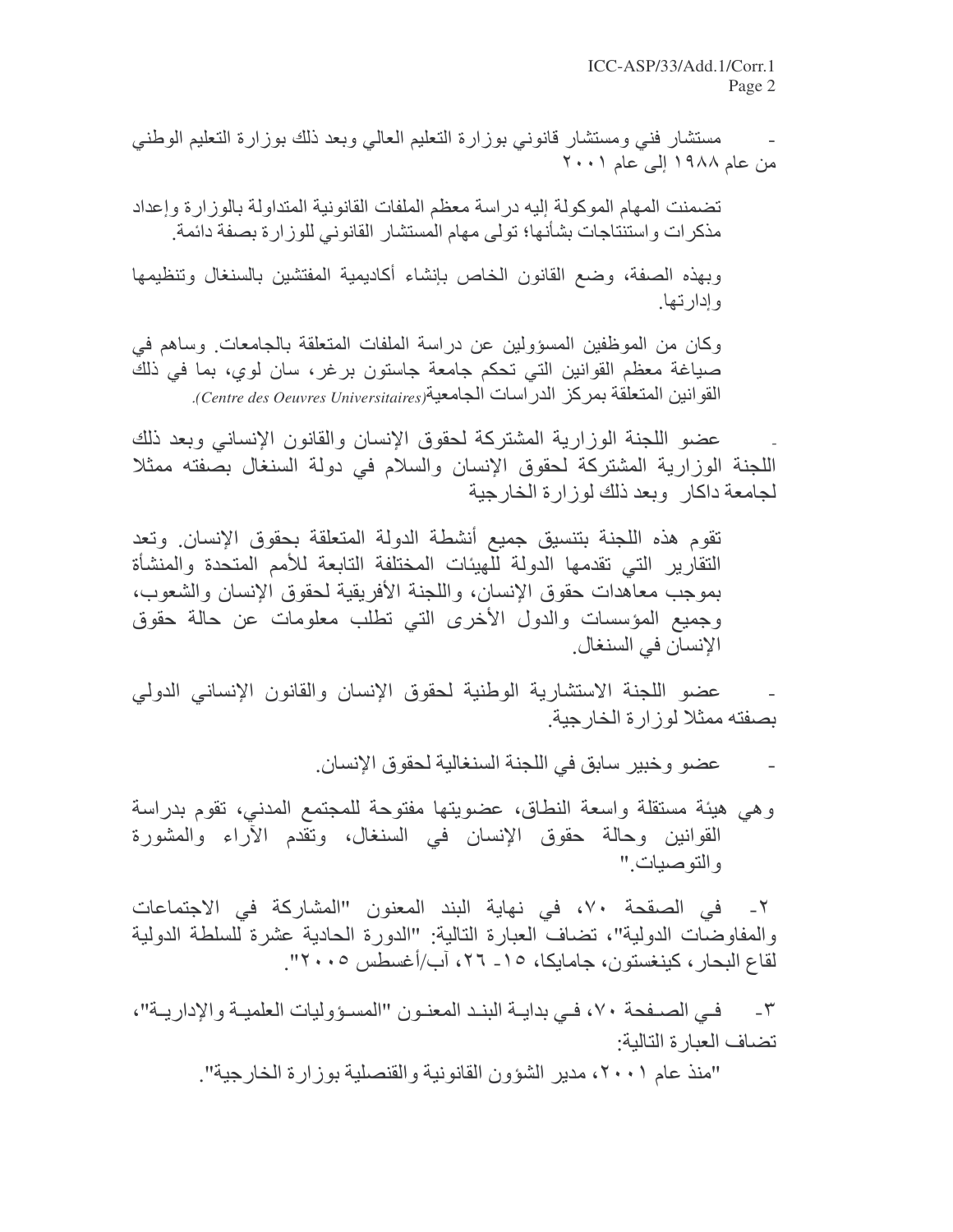٤ - في الصفحة ٧٠، في البند المعنون "المسؤوليات العلمية والإدارية"، يستعاض في عبار ة "رئيس ر ابطة أساتذة القانون والاقتصـاد الأفارقـة (AMEADE) بجامعـة داكـار " عن كلمة "رئيس" بعبارة "رئيس سابق".

في الصفحة ٧١، في البند المعنون "المسؤوليات العلمية والإدارية"، تضاف بعد  $-0$ الفقـرة التــي تبـدأ بعبــارة "عضــو مجلـس الممتحنــين ومســاعد المشــرف علــى رســالة الدكتور اه المقدمة من السيد مارسلين أوبو أبي ..." الفقرة التالية:

"عضو مجلس الممتحنين لرسـالـة الـدكتوراه المقدمـة مـن السـيد سـيدو نـورو تـول بعنوان 'النظريات والحقائق في القانون الإنساني الدولي: مساهمة في الدراسة المتعلقة بتطبيق قانون المناز عات المسلحة في أفريقيا السوداء المعاصـرة٬، كليـة العلوم القانونية والسياسية، جامعة الشيخ أنتـا ديـوب بـداكار التـي نوقشت فـي ٤ كانون الثاني/يناير ٢٠٠١".

ـي الصـفحة ٧١، فـي نـهايــة البنــد المعنــون "المسـؤوليات العلميــة والإداريــة"،  $-7$ يسـتعاض عـن عبــارة "الســلام والانســجام فــي الــوطن" بعبــارة "الســلام والانســجام الو طنبين"

في الصفحة ٧١، في البند المعنون "المنشور ات"، العنوان الفر عي "المؤلفات"،  $-<sup>V</sup>$ يستعاض عن عبارة

*-- "Les Etats et la violence: Guerres de libération nationale et conflits armés internes*, Diplomatic Conference on the Reaffirmation and Development of International Humanitarian Law Applicable in Armed Conflicts"

بعبارة

- "*Les Etats et la violence: Guerres de libération nationale et conflits armés internes*, Diplomatic Conference on the Reaffirmation and Development of International Humanitarian Law Applicable in Armed Conflicts, thesis for *Diplôme d'Etudes Approfondies,* University of Paris I Panthéon-Sorbonne, 709pp, 2 vols."

في الصفحة ٧٢، في البند المعنون "المنشور ات"، العنوان الفر عي "المؤلفات"،  $-\lambda$ يستعاض في الفقرتين السادسة والسابعة عن عبارة <sub>"D. Sy</sub>" بعبارة "Demba Sy").

 $(1)$ ينطبق هذه التعديل على النص الفرنسي فقط